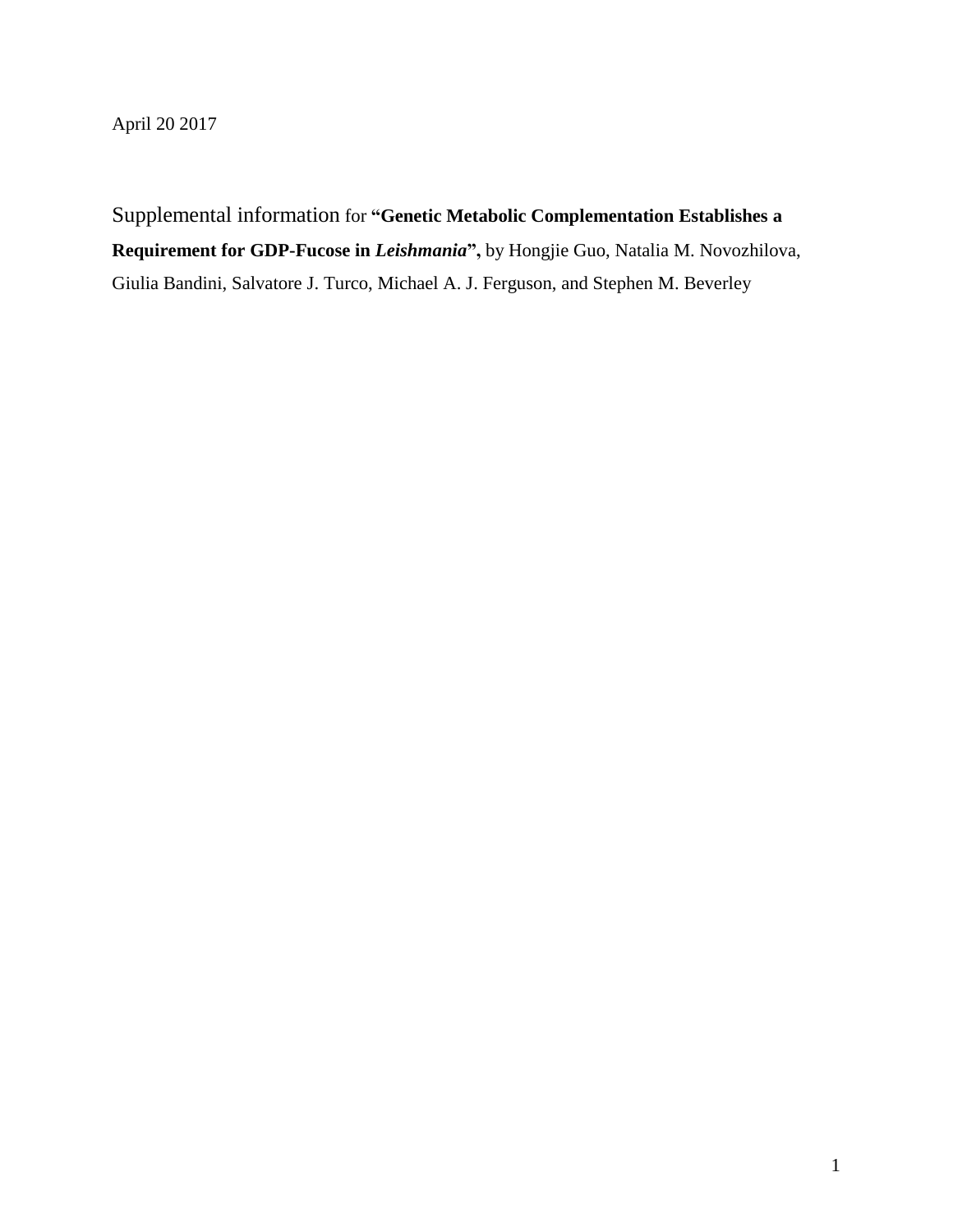## **SUPPLEMENTAL FIGURES**

**Figure S1. PCR confirmation drug marker replacements within** *A/FKP80* **single gene knockouts. Panel A** shows the map of the planned *AFKP80::HYG* and *AFKP80::PAC* replacements, and **Panel C** shows the map of the planned *FKP40::BSD* and *FKP40::SAT* replacements. The large grey boxes depict the *HYG*, *PAC*, *BSD* and *SAT* ORFs, the narrow flanking grey and white bars depict regions conserved between *A/FKP*s on the 5' and 3' sides respectively, and the narrow black bar depicts the extent of the targeting fragments. The analysis of the *A/FKP* coding regions is shown in Figs. 2B, C. **Panel B**. PCR confirmation of planned integration of drug resistant markers in a representative Δ*afkp80*- mutant. Primers outside the 5' and 3'-flanking regions used for gene replacement and primers inside drug marker ORFs were used for PCR to confirm the integration of the drug marker ORFs into the chromosome. Primers a/e and d/f establish the left (5') and right side (3') of *PAC* replacement (*ℓ PAC*/*r PAC*), and primers a/b and d/c establish the left (5') and right side (3') of *HYG* replacement (*ℓ HYG*/*r HYG*). Primer a, SMB2796; e, SMB 2889; f, SMB2888; b, SMB2566; c, SMB2565; d, SMB2793. **Panel D.** PCR confirmation of planned integration of drug resistant markers in a representative ∆*fkp40*- mutant. Primers g/l and k/j establish the left (5') and right side (3') of *SAT* replacement (*ℓ SAT/r SAT*), and primers g/h and i/j establish the left (5') and right side (3') of *BSD* replacement (*ℓ BSD/r BSD*). Primer g, SMB2783; l, SMB 2768; k, SMB2769; h, SMB2555; i, SMB2556; j, SMB2784.

**Figure S2. The size of LPG in logarithmic and stationary phase is unchanged in the arabinose-deficient Δ***afkp80*- **mutant.** A western blot with antibody WIC79.3 of LPG purified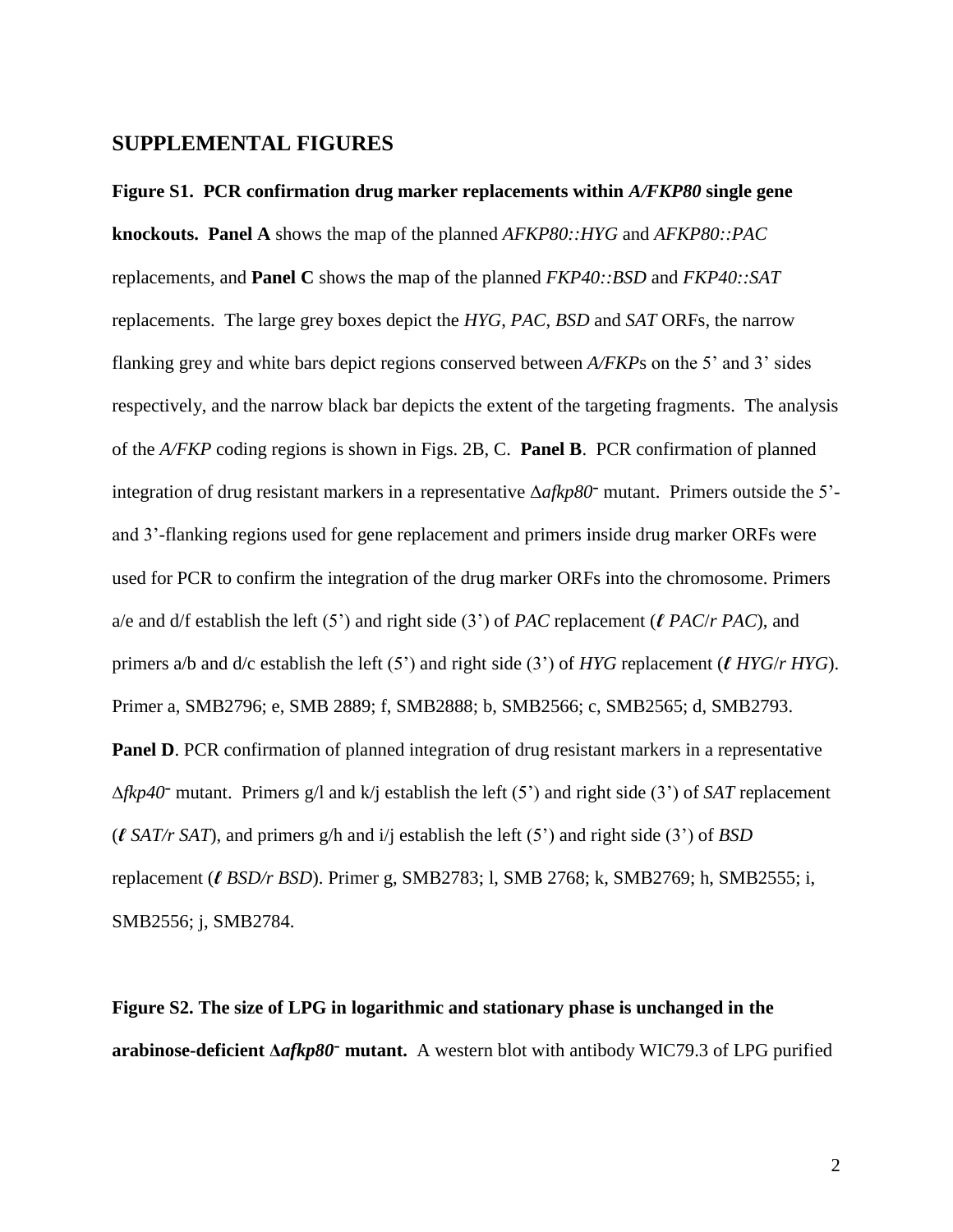from logarithmic or stationary growth phases from both WT and Δ*afkp80*- is shown. WIC79.3 recognizes Gal-modified LPG (66).

**Figure S3. Attempts to generate** *A/FKPs* **double mutants by successive rounds of replacement yielded 4 successful replacements but retention of** *FKP40***. Panel A.** Planned disruption of *FKP40* by homologous gene replacement by methods depicted in Fig. 2, S1. In a third round of gene replacement, the ∆*afkp80*- mutant was transfected with *FKP40::BSD*. PCR tests (not shown) confirmed this was successful, yielding a line lacking 3 of the 4 *A/FKP* alleles (∆*afkp80*- /*FKP40::BSD*/*FKP40*). In a fourth round, this line was transfected with the *FKP40::SAT* targeting fragment, with the expectation of yielding homozygous *A/FKP* double mutants. **Panel B**. PCR tests established that this line lacked *AFKP80* (lanes labeled *r AFKP*), but retained *FKP40* (*r FKP* lanes*)* despite the presence of the planned *FKP40::BSD* and *FKP40::SA*T replacements (lanes labeled *ℓ BSD*, *r BSD*, *ℓ SAT* and *r SAT*). See Fig. S1 for location of primers used in PCR tests and not shown are data for the *AFKP80* replacements (Figs. 2, S1).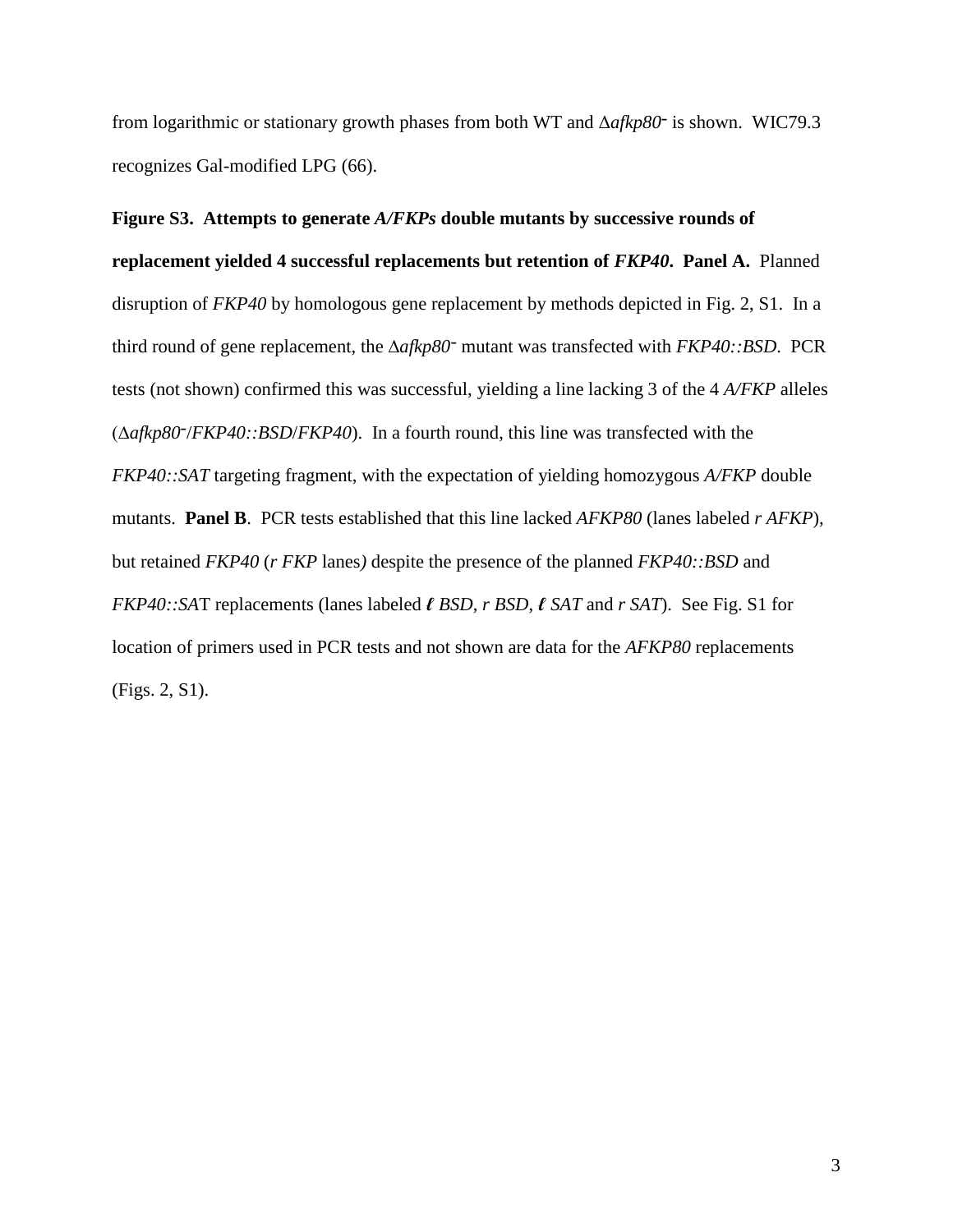## **Supplemental Table.**

| Primer         | Sequence                                         |
|----------------|--------------------------------------------------|
| SMB2446        | AGCTGCGCGACGCTGAGTTCCTGCACTA                     |
| <b>SMB2450</b> | GATTGAGCAGATGCTGACTGCTGGT                        |
| SMB2451        | TACATGTACATGTGCGCGAAGGACGAG                      |
| SMB2453        | GACAGGAACGACCTCTTC                               |
| SMB2555        | GGTAACGGTGCGGGCTGACGCCACCATGGGCCAAGCCTTTGTCTCA   |
| SMB2556        | CGAGATCCCACGTAAGGTGCTTAGCCCTCCCACACATAACCAGAG    |
| <b>SMB2557</b> | GGTAACGGTGCGGGCTGACGCCACCATGACCGAGTACAAGCCC      |
| <b>SMB2558</b> | CGAGATCCCACGTAAGGTGCTCAGGCACCGGGCTTGCG           |
| SMB2561        | GGTAACGGTGCGGGCTGACGCCACCATGAAAAGCCTGAACTC       |
| SMB2562        | CGAGATCCCACGTAAGGTGCCTATTCCTTTGCCCTCG            |
| SMB2565        | AATACGAGGTCGCCAACATC                             |
| <b>SMB2566</b> | GAAAGCACGAGATTCTTCGC                             |
| SMB2630        | GGTAACGGTGCGGGCTGACGCCACCATGAAGATTTCGGTGATCC     |
| SMB2631        | CGAGATCCCACGTAAGGTGCTTAGGCGTCATCCTGTGCTCC        |
| SMB2664        | CATGCCATGGGGCGAAACAGCGACCACA                     |
| SMB2665        | CGTCAGCCCGCACCGTTACCCGTGGCACACGGCTCTGTG          |
| SMB2666        | GCACCTTACGTGGGATCTCGAGAGGCGTGCGGCGGTGTG          |
| SMB2667        | GGGAATTCCATATGCGCCTCAAGCTCTACCCACC               |
| SMB2668        | CATGCCATGGCATCCCTGCCGAACGCCGAACC                 |
| SMB2669        | CGTCAGCCCGCACCGTTACCGGTTGCAGGGGAGGCTGAAGA        |
| SMB2670        | GCACCTTACGTGGGATCTCGTCTTAGAGGCGTGCGGCGGT         |
| SMB2671        | GGGAATTCCATATGGAGGTGCGATGCGGTGTTCGGGGTT          |
| <b>SMB2768</b> | CTTGGTCGGATAGGTGCAC                              |
| SMB2769        | AGCGATGTACTGGTACTGG                              |
| SMB2783        | CATAGCAGCTGAGCAGCAG                              |
| <b>SMB2784</b> | TGGTGCGACGCAGCCGTAG                              |
| SMB2793        | AGATGAGGAACCTAGAGAG                              |
| <b>SMB2796</b> | CCCGTATTCCTTGTCCTTTCATGGTACC                     |
| <b>SMB2828</b> | TCCCCCCGGGCCACCATGAACGTGAGCTTTCTCTTCAGCC         |
| <b>SMB2829</b> | TCCCCCCGGGCTAAGACCGGCTGATCTGGAGGCCGGACG          |
| <b>SMB2830</b> | GGAGCTGATGCGATGCTCTCC                            |
| <b>SMB2889</b> | <b>ACCGTGGGCTTGTACTCGG</b>                       |
| <b>SMB2890</b> | ATTGTTCAGGCTTCAAGCGACC                           |
| SMB3176        | CAGCAGCCCTCTATATACCCGC                           |
| <b>SMB3448</b> | TCCCCCCGGGCCACCATGGAACAAAAACTCATCTCAGAAGAGGATCT  |
|                | <b>GTCAGCACGTCGACTGGC</b>                        |
| SMB3449        | TCCCCCCGGGTATTGCCCCGCTGCTCAACAC                  |
| <b>SMB3450</b> | GGAAGATCTCCACCATGTACCCATACGATGTTCCAGATTACGCTTTAG |
|                | <b>GGTCCCTACCGAGT</b>                            |
| SMB3451        | GGAAGATCTTCACTTCCGTGCGACATCGTAGTT                |

Table S1. Oligonucleotides used in this work.